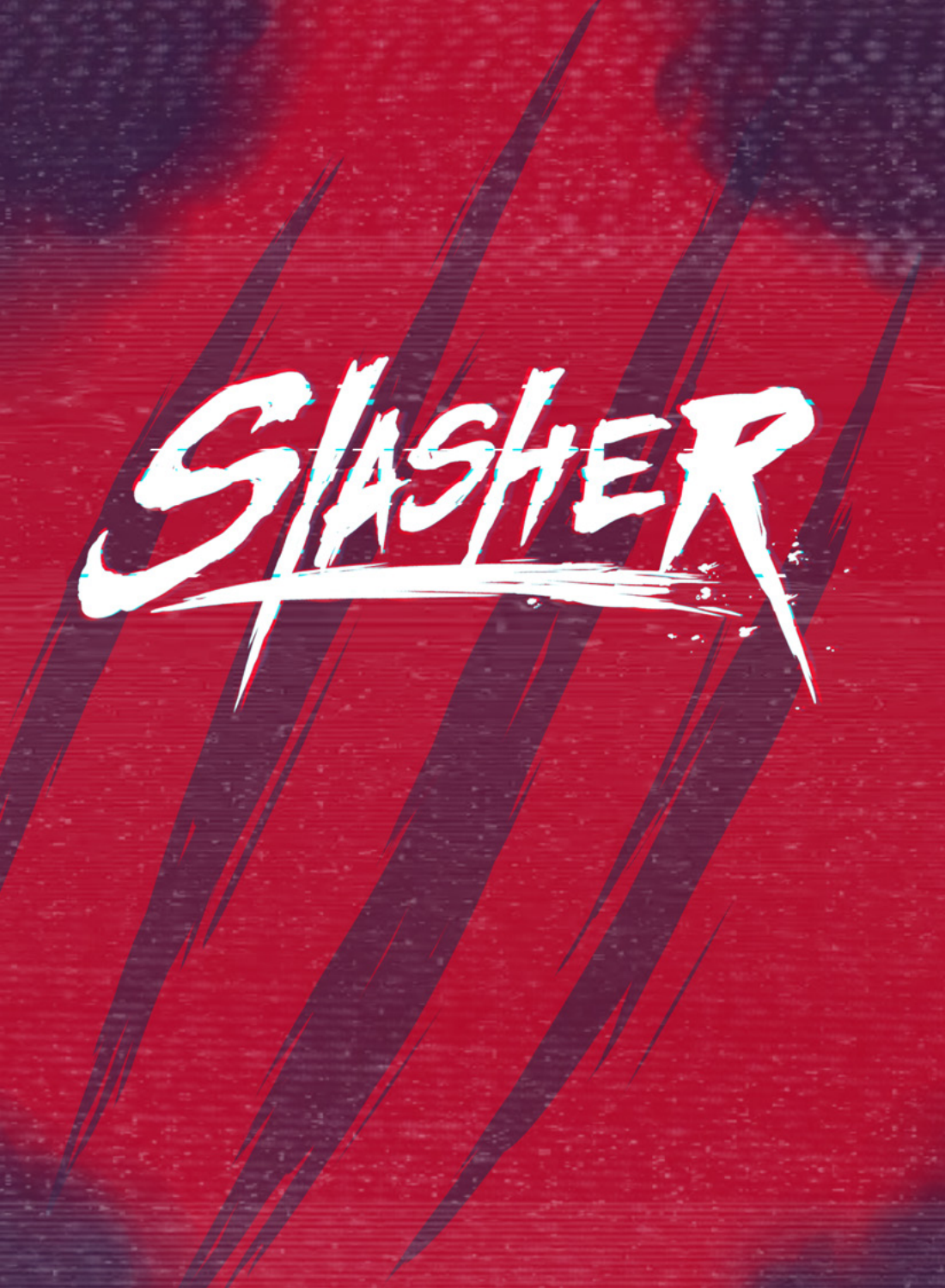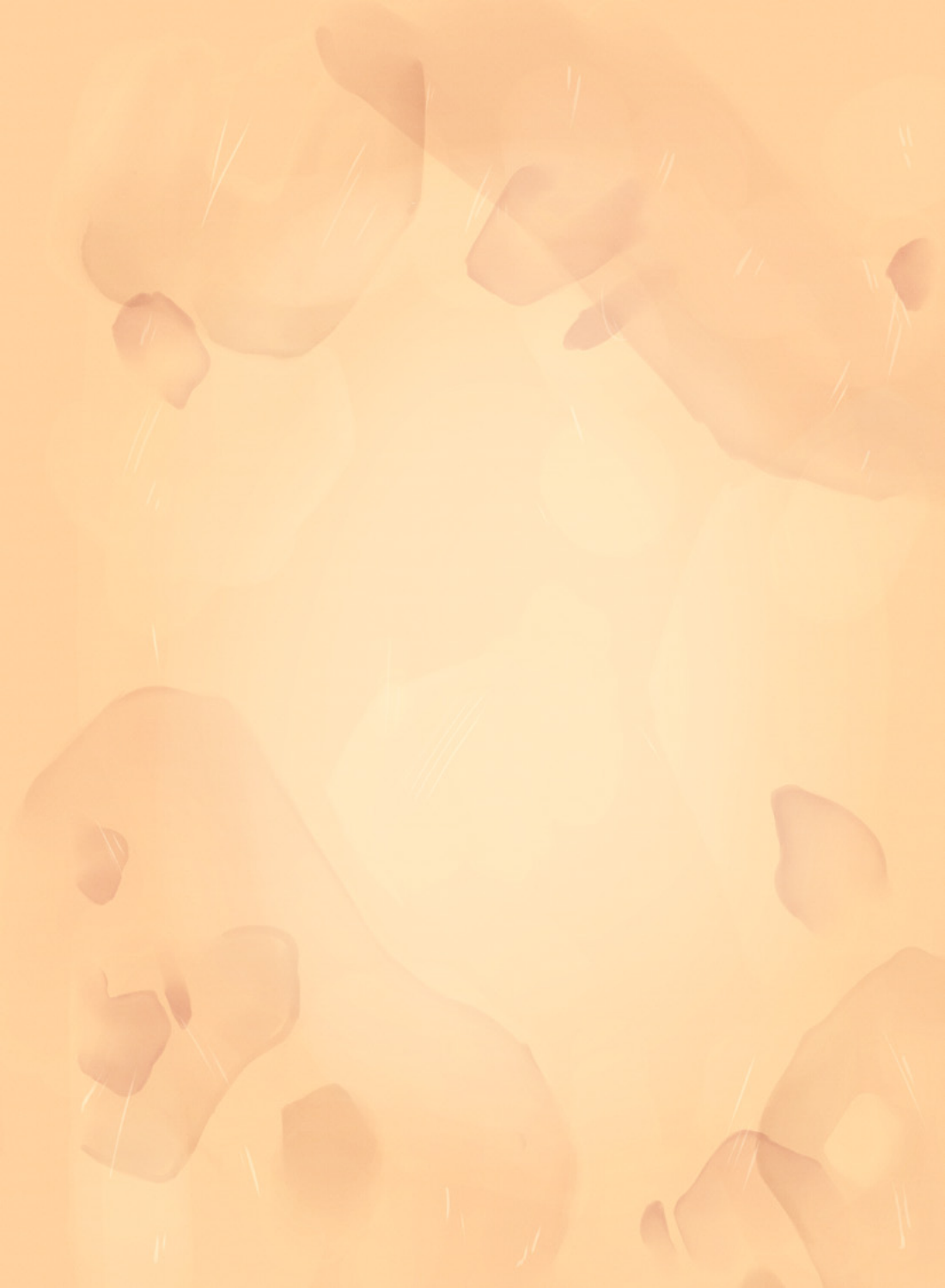

Players: 2 to 6 Age: 12+ Average Playtime: 20 minutes

They are all here: the Monsters and the Villains, ready to bite and stab and catch lost sheep...

Who will survive? Who will betray their friends? Who will be the evil creatures hiding in the dark? And most importantly, which Villain will manage to Slash the most?

Welcome to Slasher, the game where you play both sides of a horror film!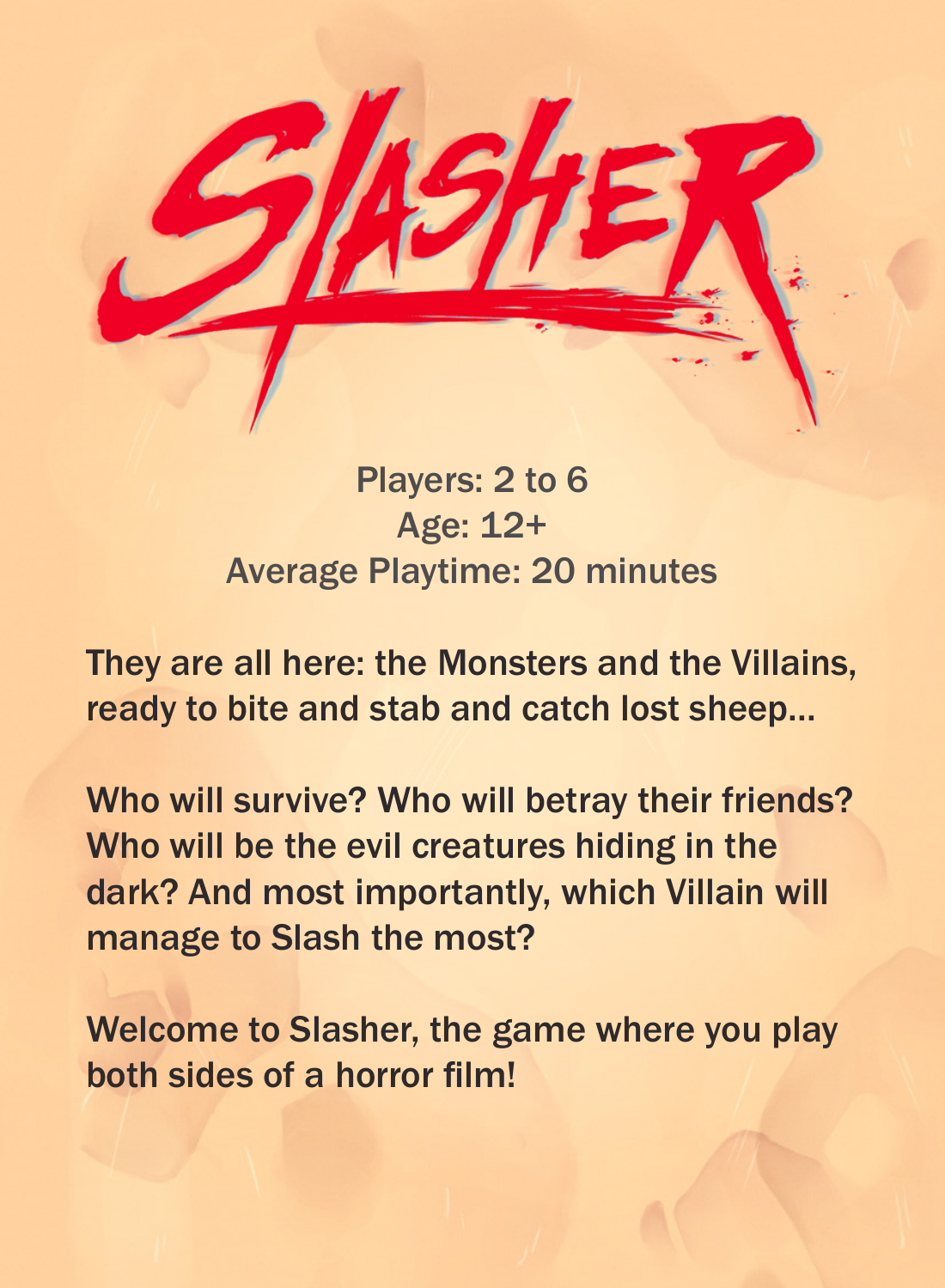

#### Villains (x14)

**Scoring** rule icon



Initiative value

## Scoring rule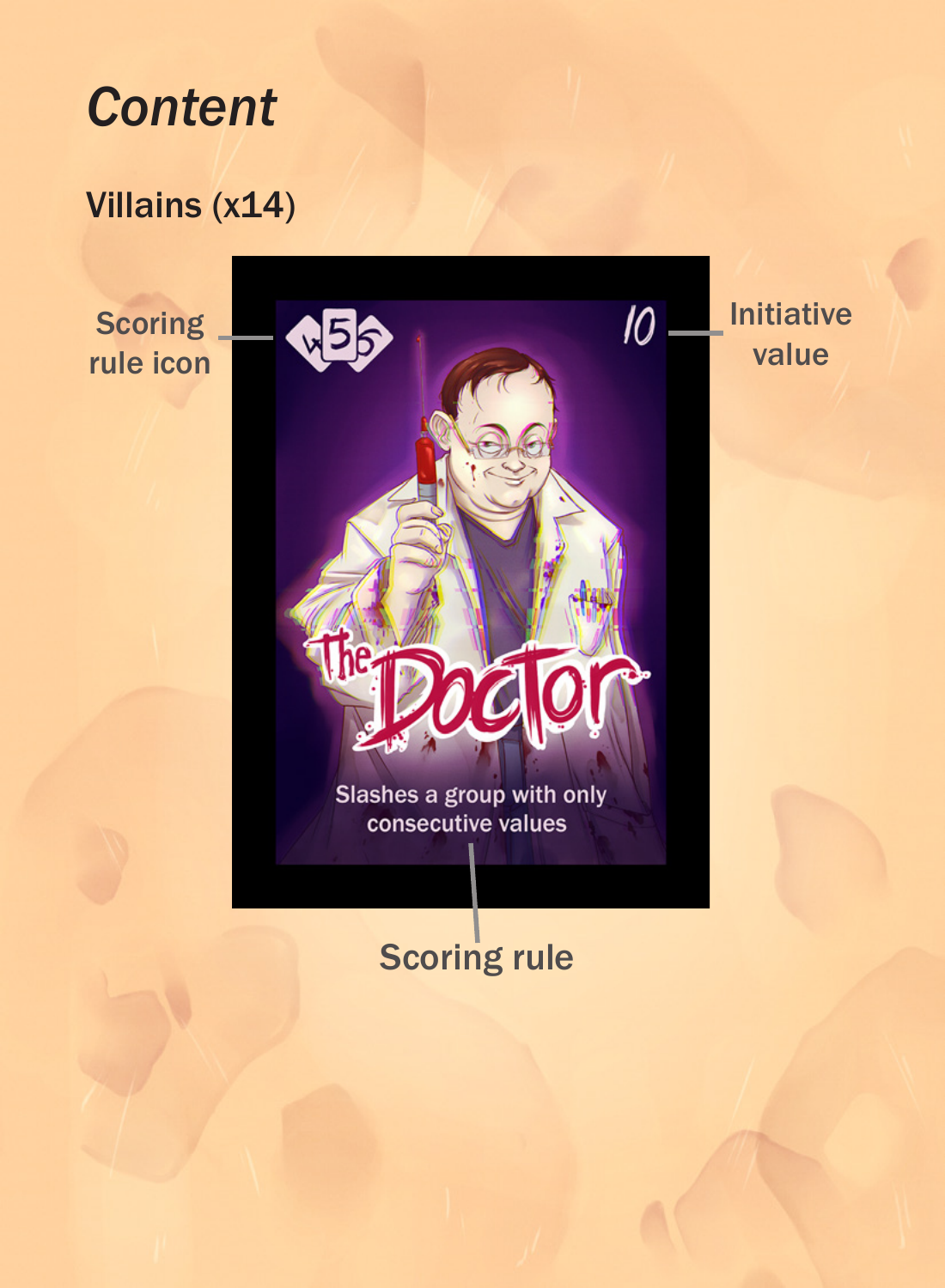

# Actions (x10)

Action rule icon

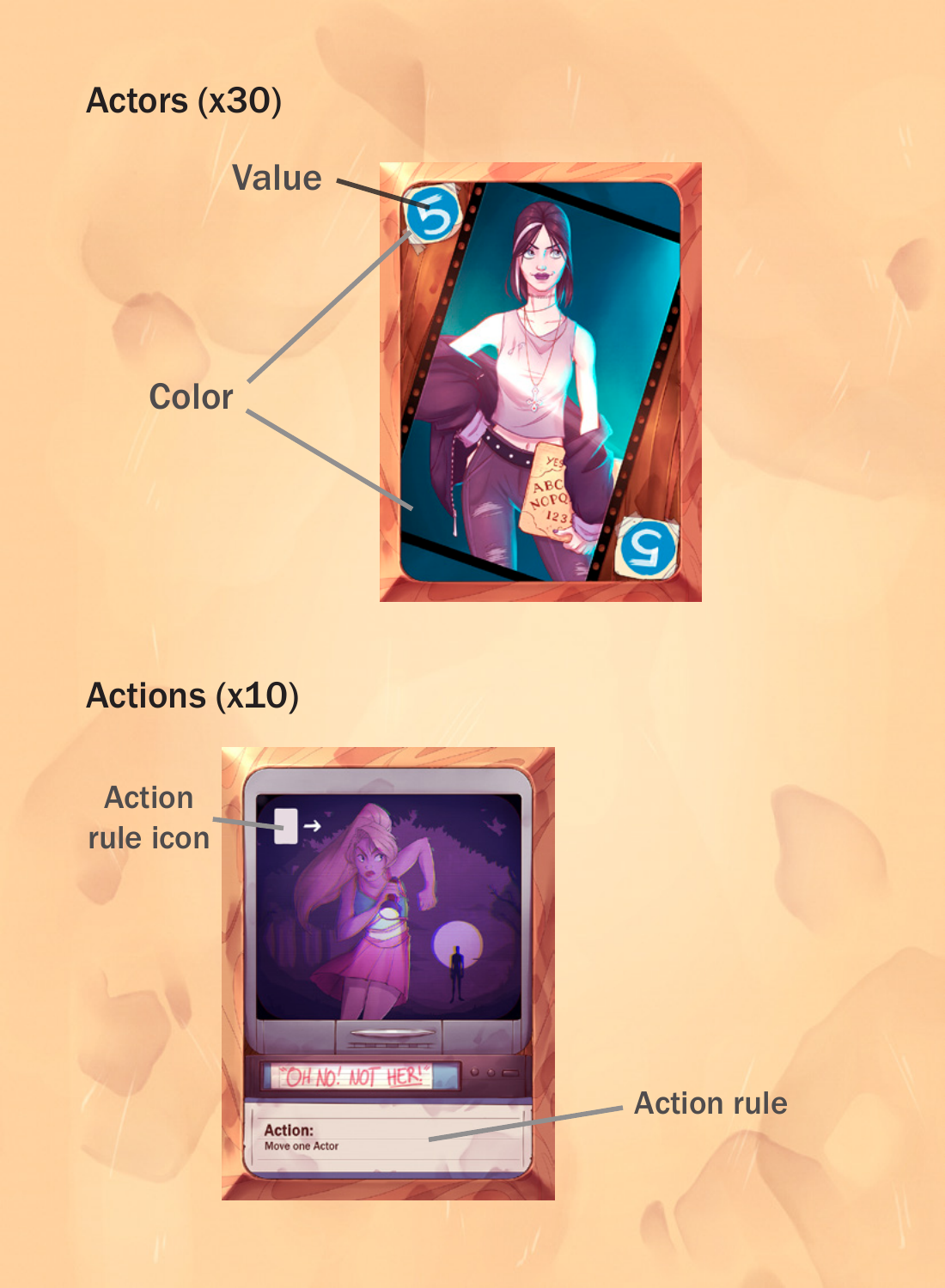# *Objective*

The goal of the game is to play Villain cards to score points every round. The first player to accumulate 20 Points wins the game.

You can adjust the length of the game by changing the value of the goal  $-$  try 30 Points for a longer game, or 10 Points for a shorter one.

# *Description of a Round*

The game is divided into rounds. At the end of a round, if no one has won the game, the players start a new round.

When starting a new round, shuffle all the Villains (except those kept by players - see SLASH! below) and distribute one to every player. Then, shuffle all the Actor and Action cards together and distribute 6 of those to every player.

A round is divided into two phases: the Setting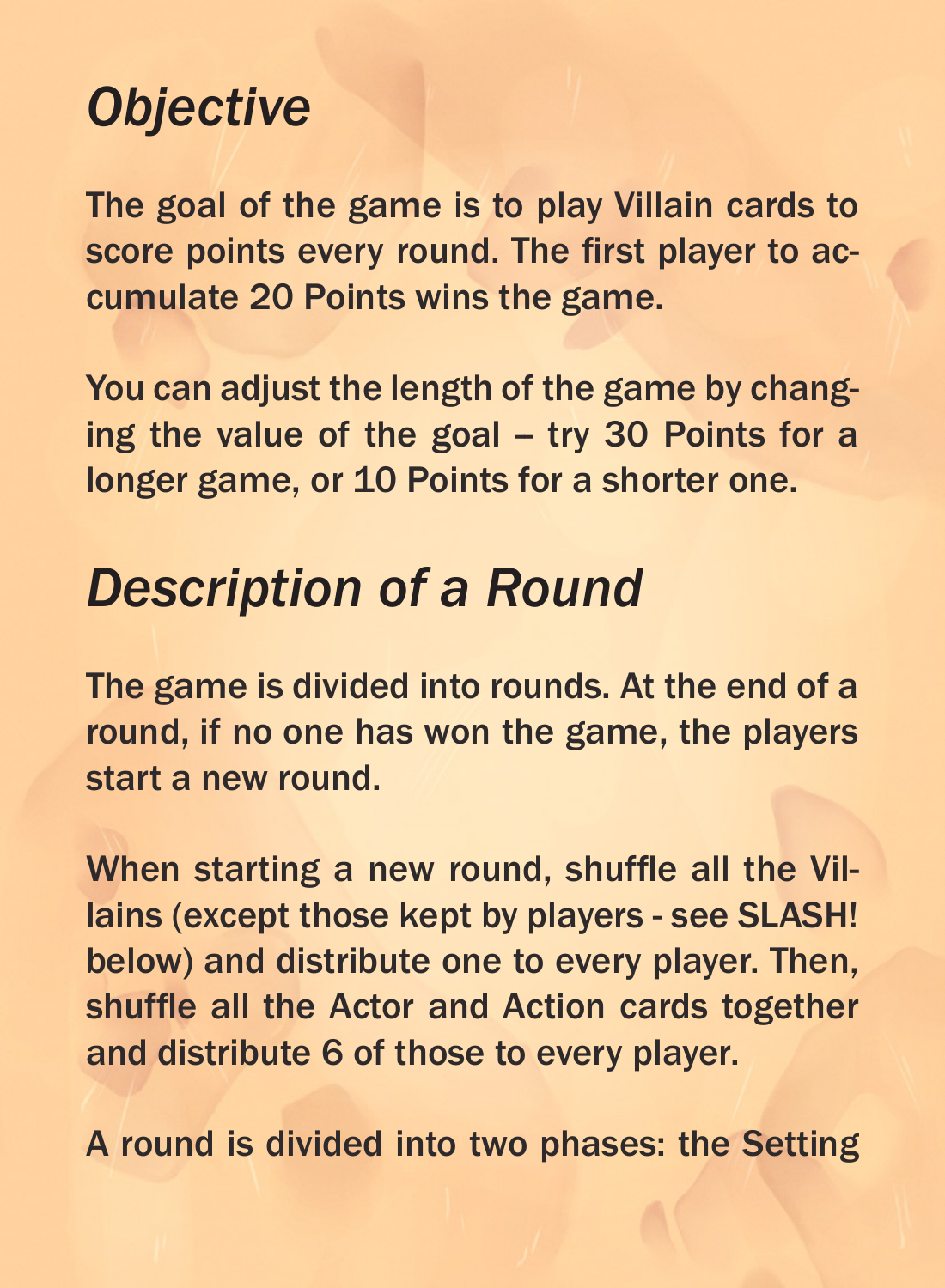Up phase and the SLASH! Phase.

# *Setting Up*

During this phase, players play their Actor and Action cards, one after another.

For the first round, the first player is decided randomly between players. Afterwards, the first player is the one with the highest score. If two players share the same highest score, the first player is the one who scored the most points in the last round. If there's still a tie, decide the first player randomly among the players with the highest score.

Starting from the first player and going clockwise, each player plays one card (Actor or Action), until everyone has only one Actor or Action card in hand. Each player should end the Setting Up phase with one Actor or Action card in hand.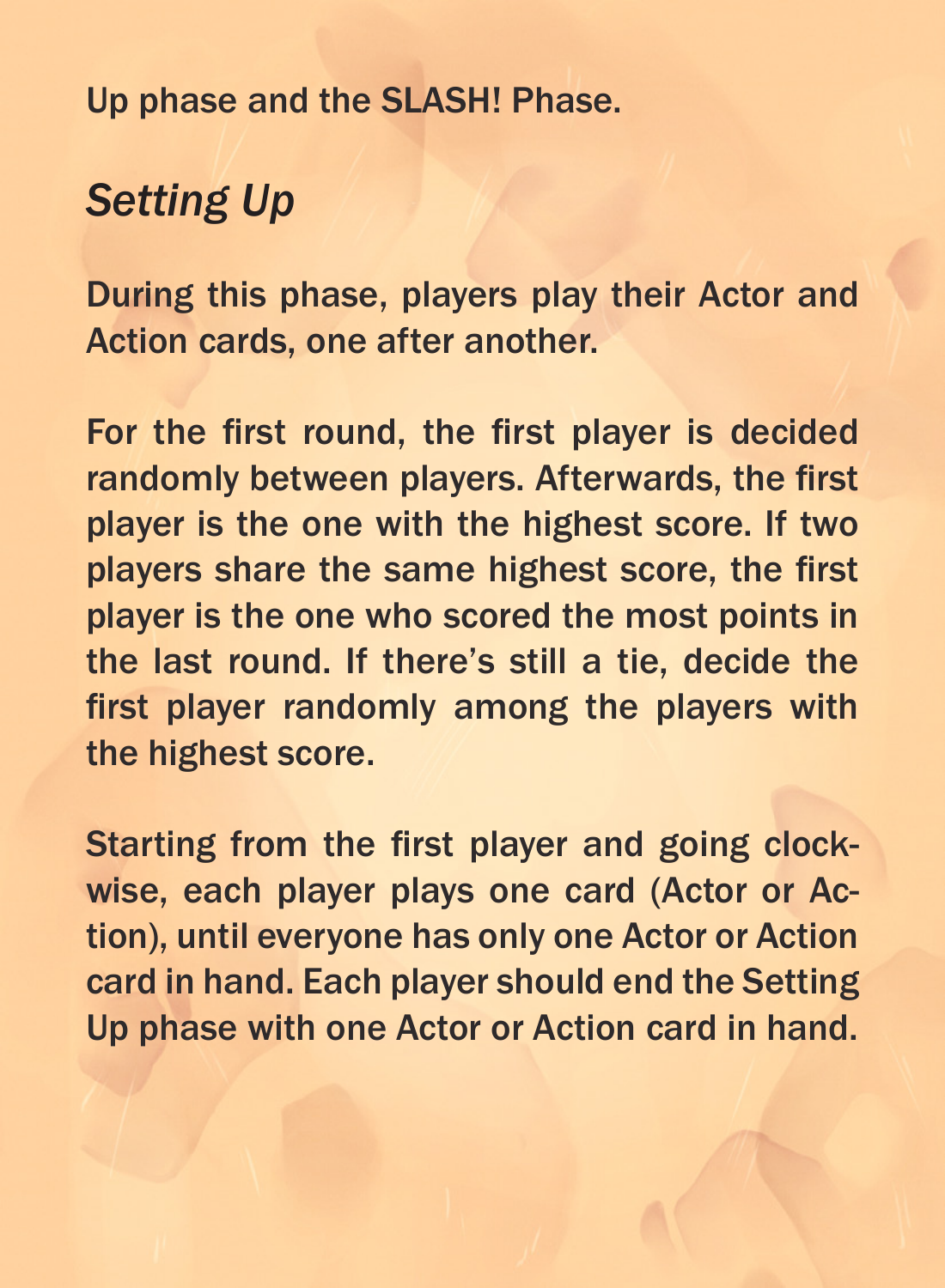#### *Actor Cards*

An Actor card is played simply by putting it on the table. Actors are shared by all players. An Actor can be placed alone or can band with other Actors already on the table. You can't move already-placed Actors when playing an Actor card, but you can choose if it will be played alone or band with a Group.

An Actor card alone on the table is called a Lonely Actor. Otherwise, several Actors together make a Group.

## *Action Cards*

Action cards are used to alter the existing Groups or Lonely Actors. When you play an Action card, you don't add an Actor to the table, but you do change the placement of alreadyplayed Actors.

When you play an Action card, do as written on the text of the card, if possible, and then dis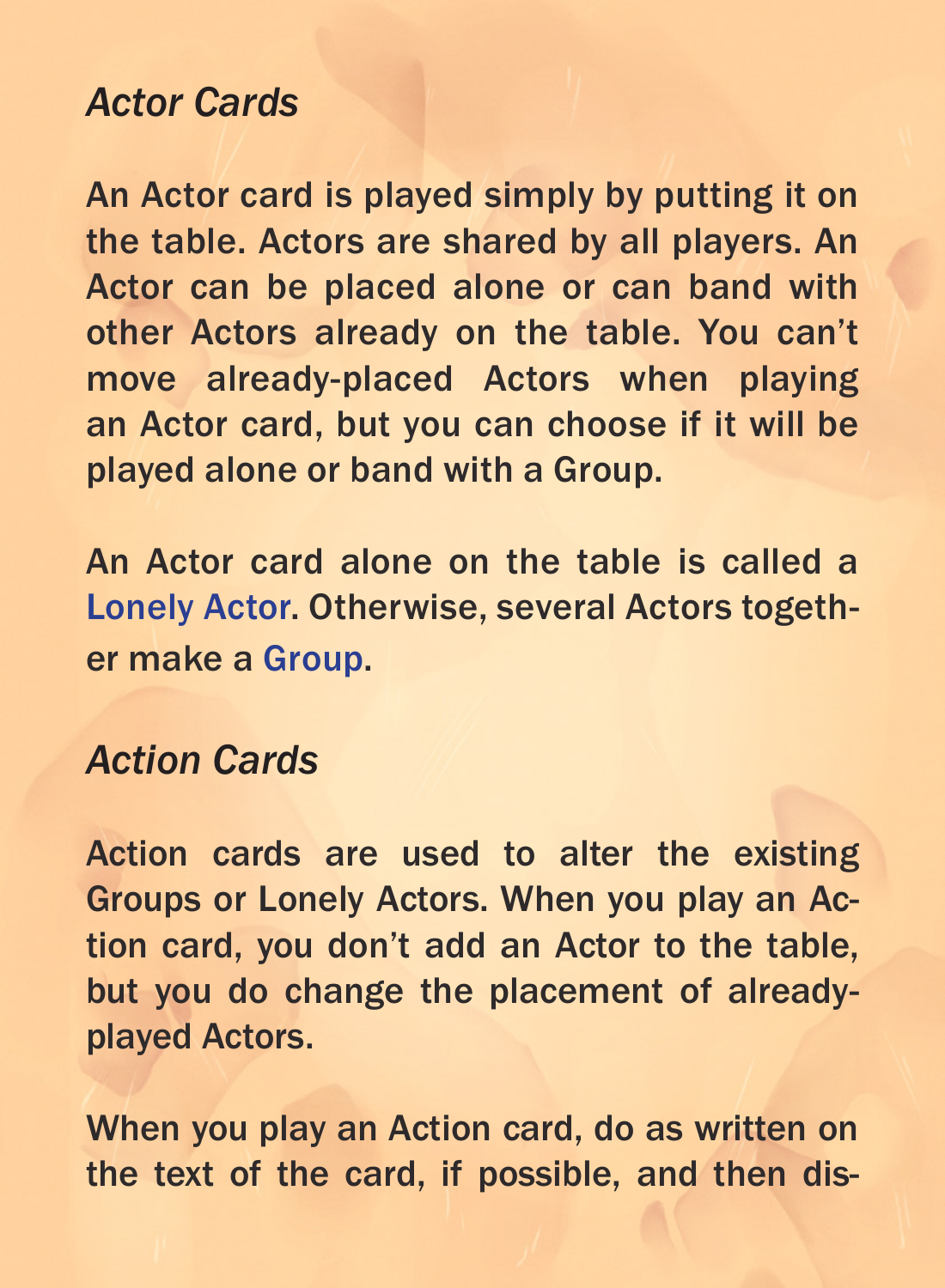card the Action card. If, for any reason, doing as written isn't possible (if there aren't enough Actor cards on the table, for example), don't do anything and simply discard the Action card. You have to do as written if possible; you can't choose not to use the effect of the Action card if you play it.

#### *SLASH!*

When all players have played until they have only one Actor or Action card in hand, the SLASH! Phase begins.

The SLASH! Phase is divided into parts. First, all of the players decide at the same time if every one of them want to play Villain cards. Each player can decide to play one, more than one, or none of their Villain cards. The players count to 3, and at 3, every player puts face down the Villain card or cards they intend to play.

Then, every player turns their Villain card or cards face up. Starting from the lowest initia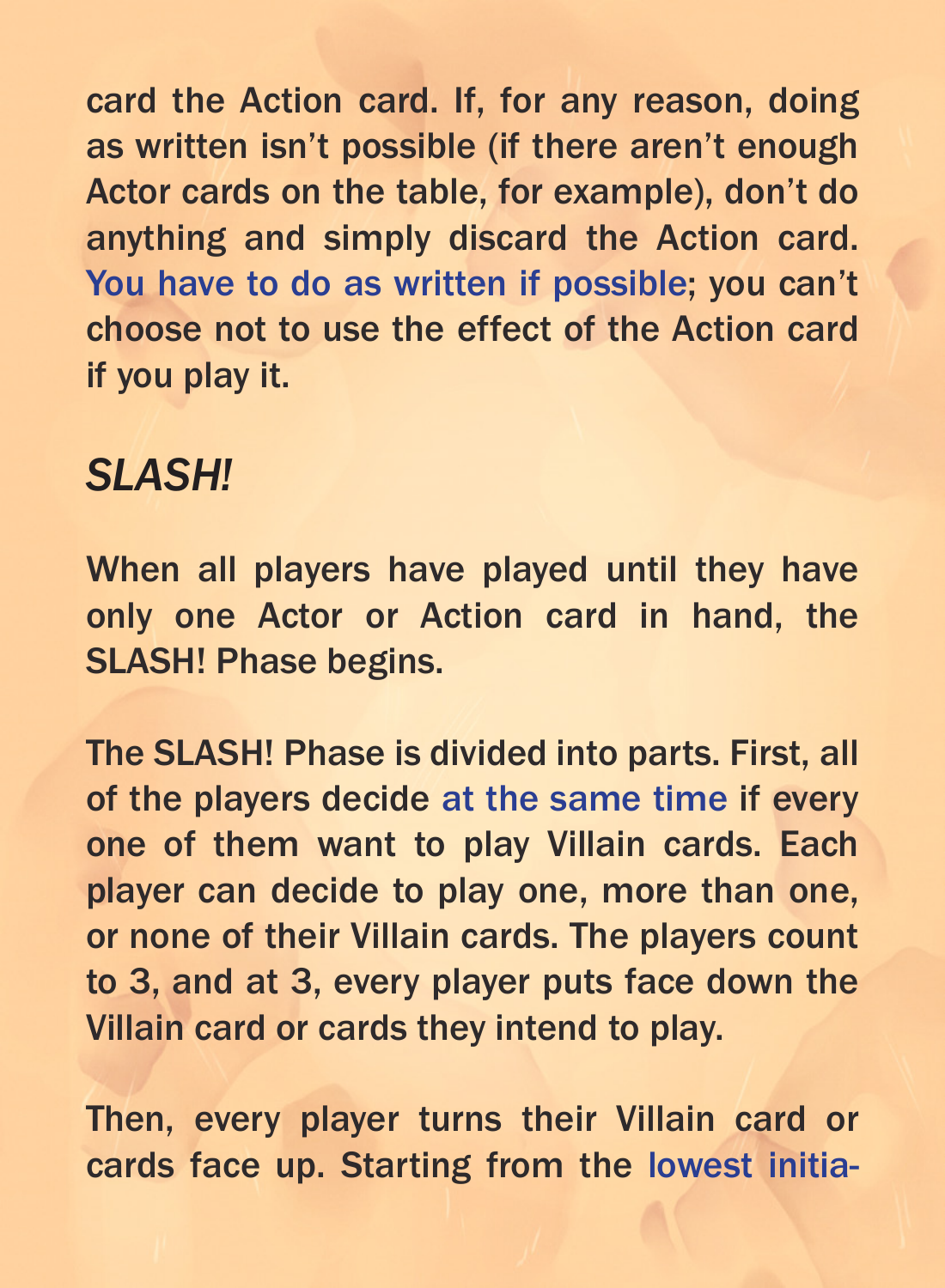tive value (the number shown in the top right corner) and going up from there, Villain cards are played one after another.

When a Villain card is played, the player who played it checks if the conditions for the Villain to Slash are met. If they are, the player Slashes Actors on the table according to the text on the Villain card and scores as many points as Actors Slashed. Keep note of the scores - they are added up every round for every player.

Slashed Actors are discarded. It means other Villains won't be able to Slash them. The played Villain card is also discarded.

Sometimes, a Villain is not able to Slash any Actors because the conditions are not met – most of the time because the Actors the Villain intended to Slash were already removed. In this case the Villain walks away, ashamed, and the Villain card is discarded.

When all Villain cards face up are played, every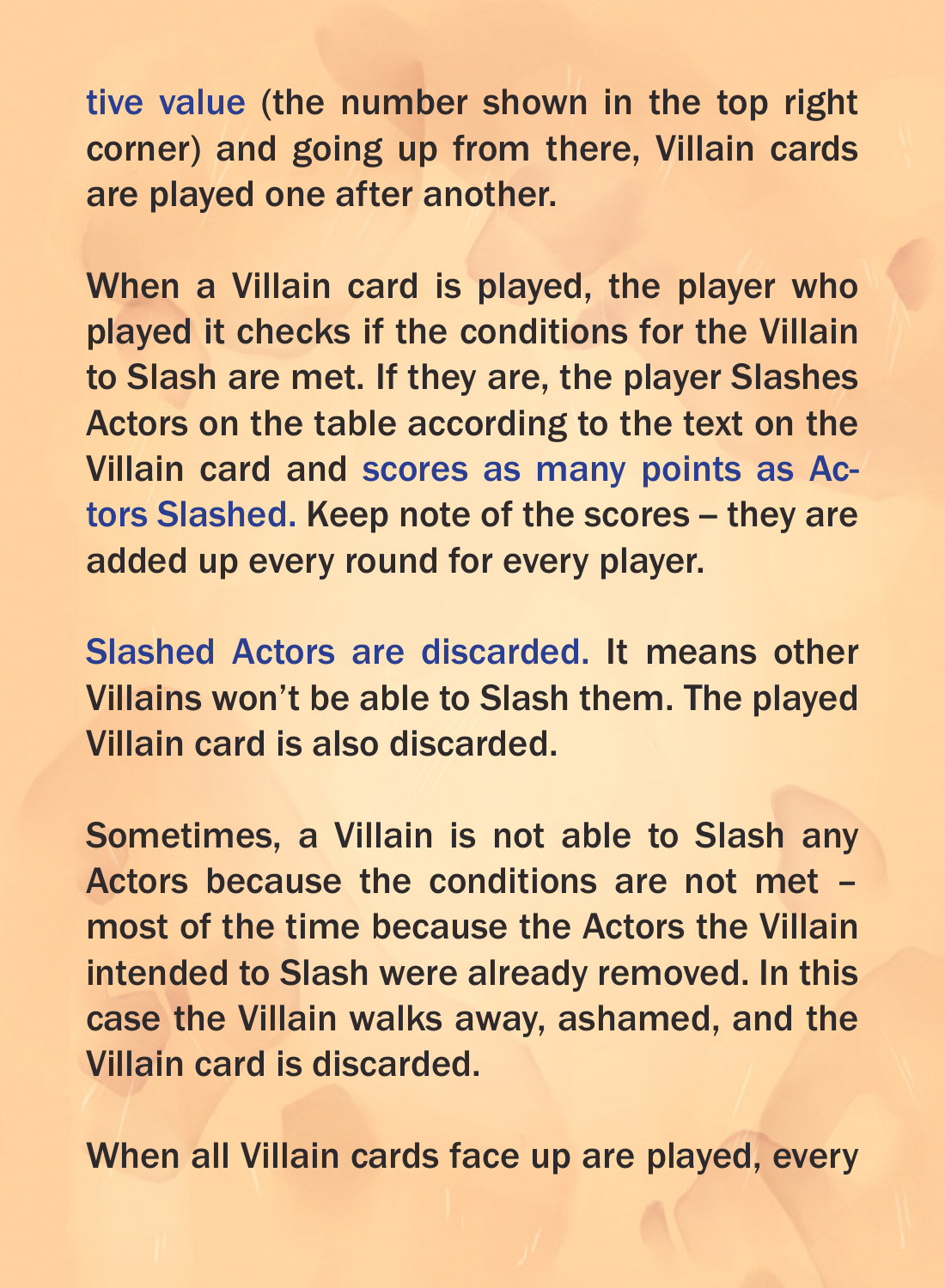player discards the last Actor or Action card they haven't played. Players keep their unplayed Villain cards, although they still draw another Villain on the next round. This means the players can have more than one Villain card in their hand. At any time, if a player has more than 3 Villain cards in hand, they must discard as many cards as needed to have 3 Villain cards in hand. If you're playing with 5 or 6 players, this maximum is lowered to 2 cards.

Gather all the Actor and Action cards along with the unkept Villains and prepare for a new round!

# *End game*

At the end of every round, check to see if any player has reached a score of 20 (or 30 or 10 if you decided on a longer or shorter game) by adding the scores they got in all of the rounds they played. If no one has, gather all discarded cards and prepare for a new round!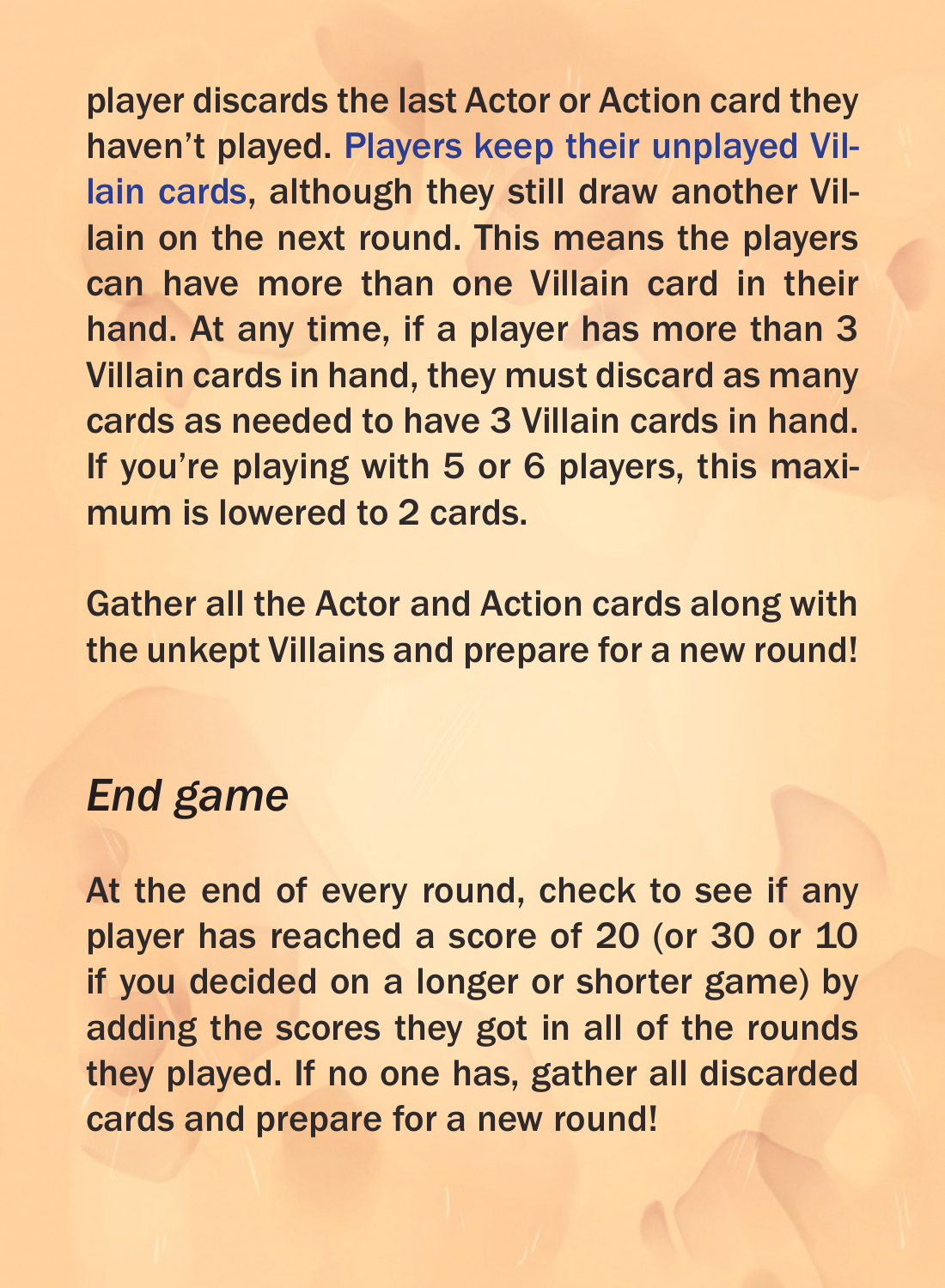If more than one player reaches the winning score in the same round, the winner is the one with the best score. If several players end the game with the same best score, they all win!

# *The Villains*

#### *The Mutant (Initiative: 5)*

Slashes one Actor. Then, you may play your last Action or Actor card

First, the Mutant Slashes any Actor on the board, Lonely Actor or part of a group. Then, the player who played the Mutant may play their 6th Action or Actor card in hand, if they want.

### *The Doctor (Initiative: 10)*

Slashes a group with only consecutive values.

He can Slash a group only (not a Lonely Actor). All cards in the group must be consecutive. If there are two cards of the same value, or if there's a hole in the sequence of values, the Slash isn't valid.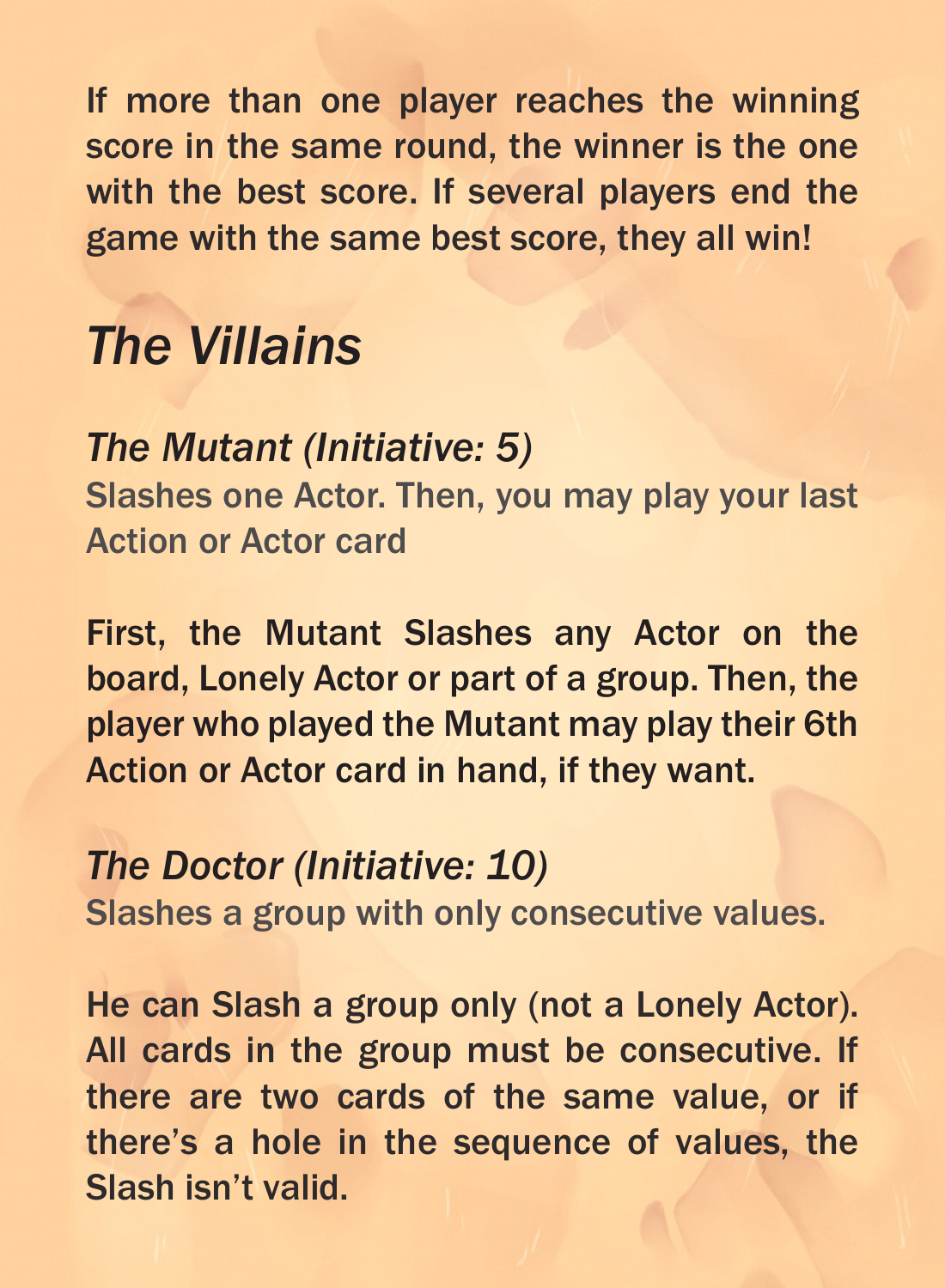## *The Zombie (Initiative: 15)*

Slash one Lonely Actor and one group with a size equal to the value of the Lonely Actor

The Zombies must Slash exactly one Lonely Actor and one group. The chosen group must have exactly the same size as the value of the Lonely Actor. You can't choose a Lonely Actor with a value of 1 and Slash another Lonely Actor.

For example, the Zombies can Slash a Lonely Actor with a value of 3 and a group with 3 cards in it.

# *The Alien (Initiative: 20)*

Slashes all Lonely Actors. The Alien Slashes Lonely Actors only; it can never Slash Actors in groups.

#### *The Werewolf (Initiative: 30)*

Slashes Actors in multiple groups in a sequential order.

The Werewolf Slashes one sequence of values, each card of the sequence in a different Group.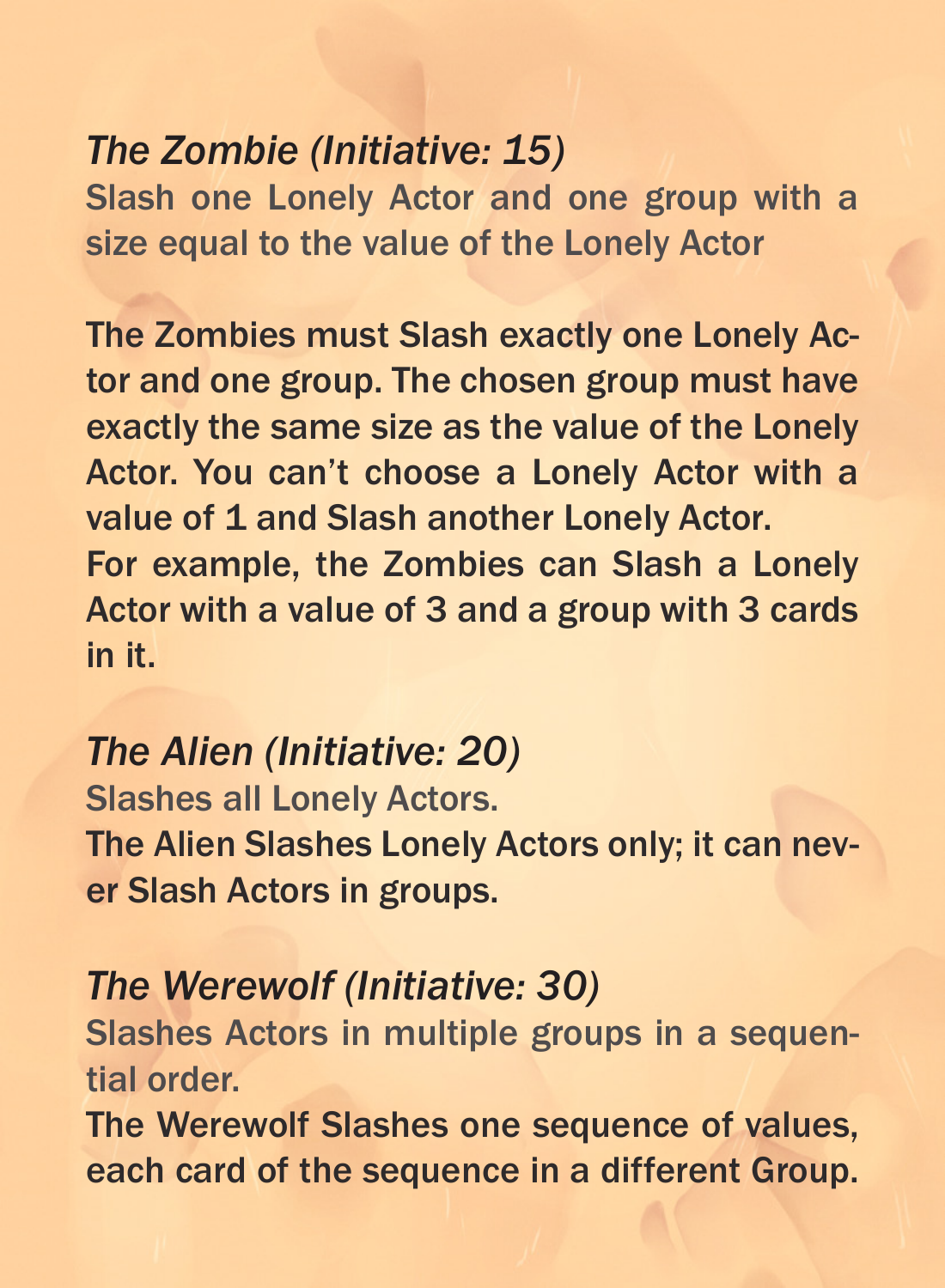The size of the sequence must be exactly 3. For example, the Werewolf can Slash an Actor with a value of 1 in a group A, then an Actor with a value of 2 in a group B, then an Actor with a value of 3 in a group C.

The Werewolf can never Slash a Lonely Actor. Slashed Actors must be in Groups.

#### *The Doll (Initiative: 40)*

Slashes a group with exactly 5 Actors.

The Doll Slashes one Group and one Group only. The Slashed Group must have a size of precisely 5 Actor cards.

# *The Psycho (Initiative: 60)*

Slashes a group where there are only two values.

The Group must contain only two different values. Multiple Actors in the Group may share the same value. For example, a Group with three cards with the value 5 and two cards with the value 4 is valid.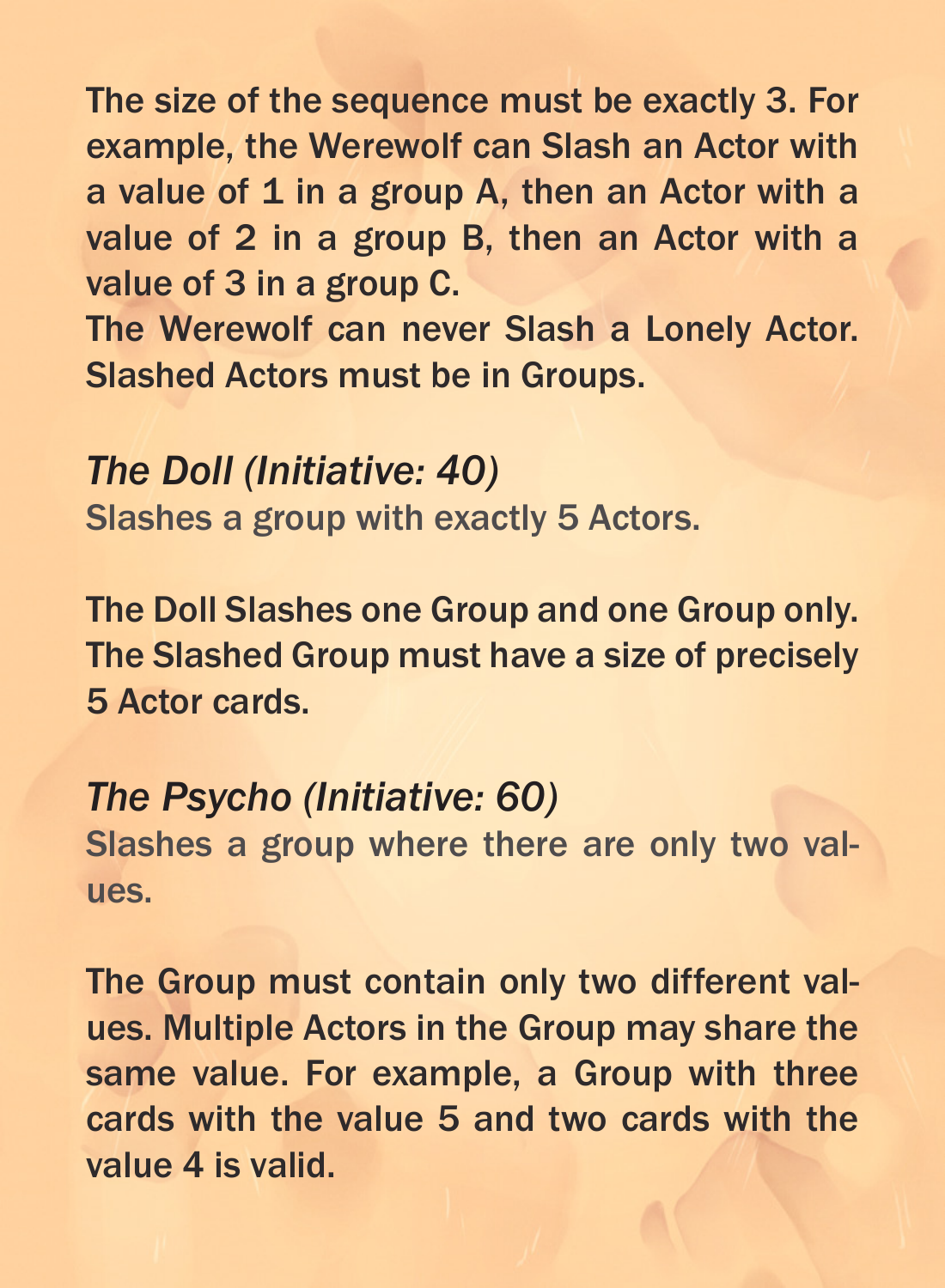#### *The Clown (Initiative: 90)*

Slashes a group with four different colors.

Four different colors must be present in the Slashed Group. Multiple Actors in the group may share the same color.

#### *The MasterMind (Initiative: 105)*

Scores 2 points for every other player who Slashed this turn, only if every other player successfully Slashed this turn.

If one or more players decided not to Slash, or if one or more players scored no points during the Slash phase, the Mastermind scores no points. During the Slash phase, all players are supposed to decide to Slash at the same time; it is not possible to wait and see if other players decide to Slash before you decide on playing the Mastermind.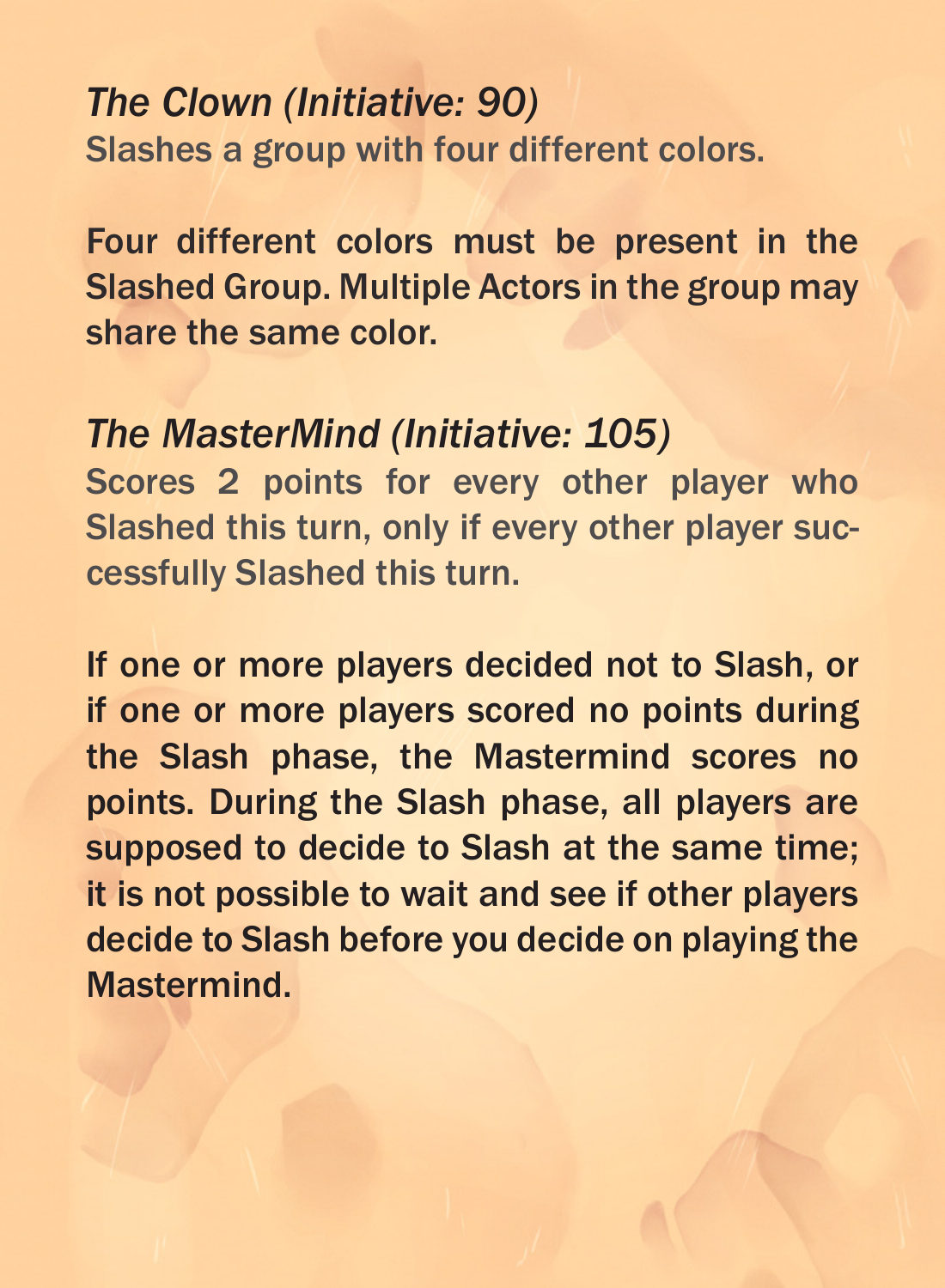# *Actions*

# *"Oh no! Not her!"* Move one Actor

Take one Actor on the table and move it. You can either take an Actor from an existing Group or a Lonely Actor, and put it back on the table so that it joins an existing Group, joins a Lonely Actor to form a Group, or is now alone as a Lonely Actor.

#### *"Regroup in the Basement!"*

Gather two groups or Lonely Actors into one group

You can take either two whole Groups, two Lonely Actors, or one whole Group and one Lonely Actor, and gather them to form a new Group. You cannot take only part of a Group; you must move all Actors in the Group at once.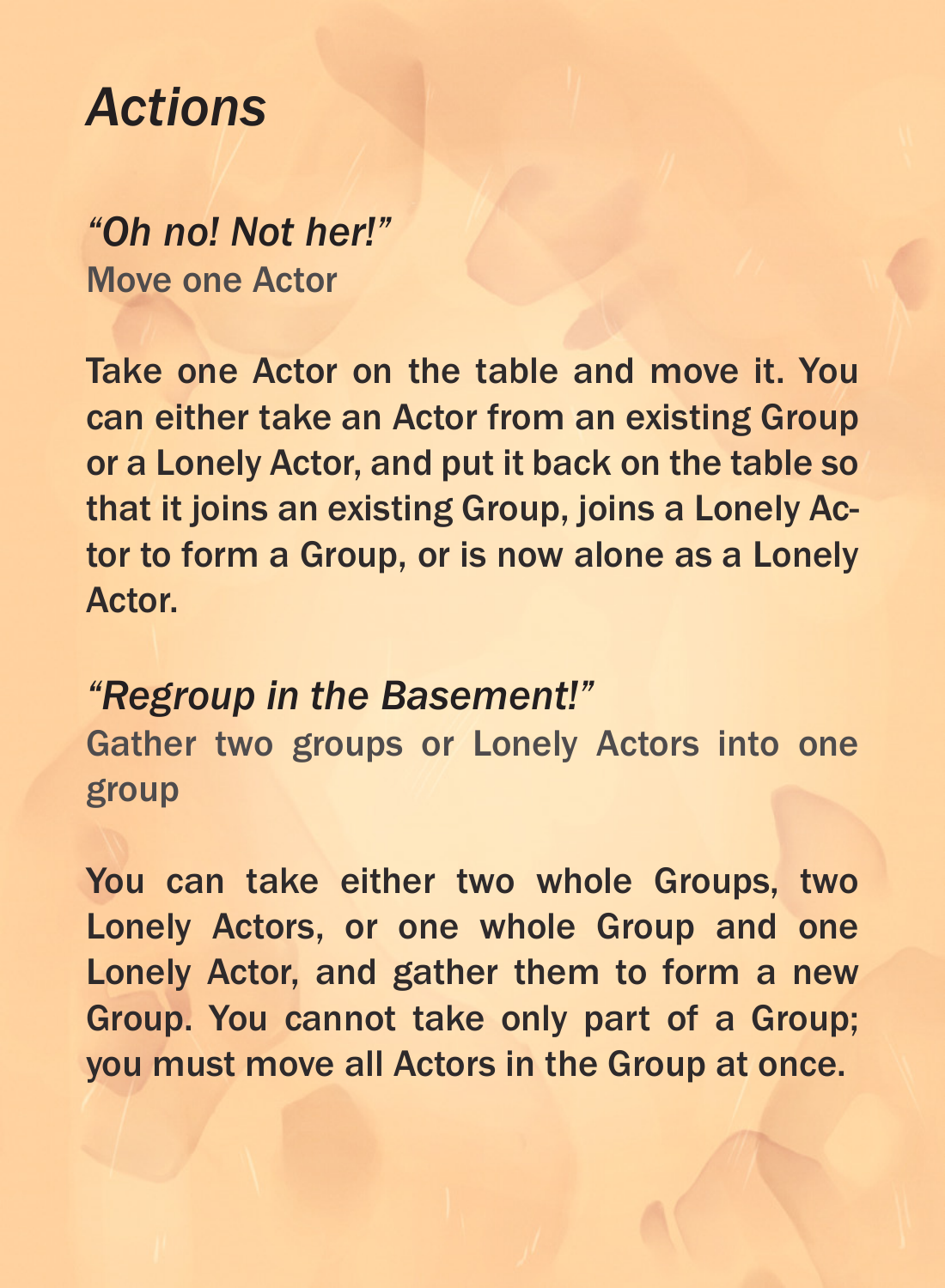# "Let's split up!"

Split one group into two groups or Lonely Actors

Take an existing Group on the table and split it into two, either as two new Groups, as one Group and one Lonely Actor, or as two Lonely Actors. Splitted Groups and Lonely Actors cannot join other existing Groups or Lonely Actors on this turn.

#### *"Take my spot!"*

Switch the position of two Actors.

Take one Actor from anywhere on the table, either from an existing Group or a Lonely Actor, and switch its position with another Actor, which can also be in an existing Group or a Lonely Actor.

# *Actors*

# *"Extra" (x2)*

This card can be used as a card of any value and any color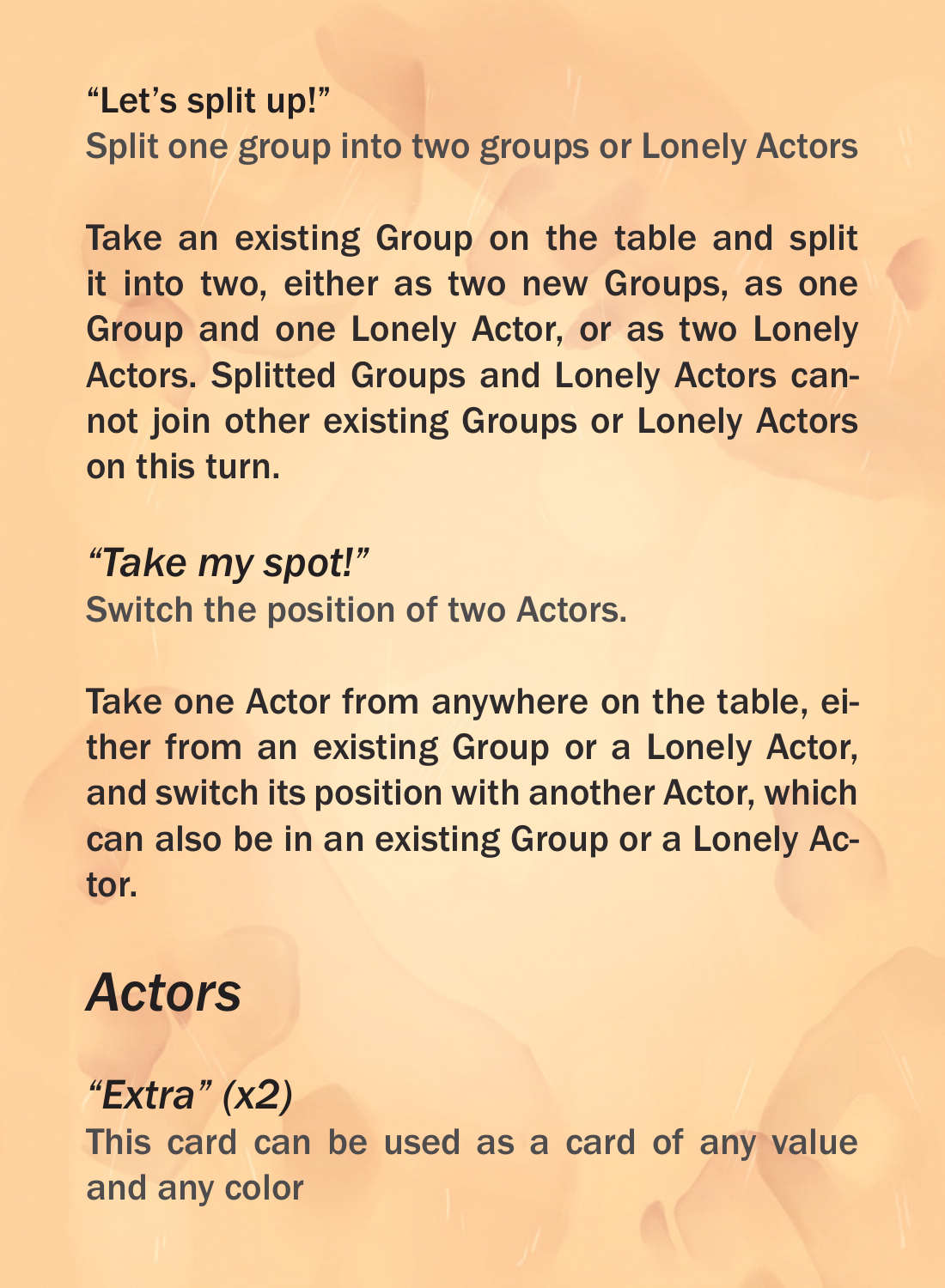This card is played as any other Actor. During the Slash phase, for each Villain, the active player who is playing the Villain chooses which value and which color the Extra has. The Extra cannot have more than one color and more than one value. Only an existing color can be chosen (blue, purple, red or yellow). Only an existing value can be chosen (1 to 7).

The Extra earns one point if Slashed, as any other Actor.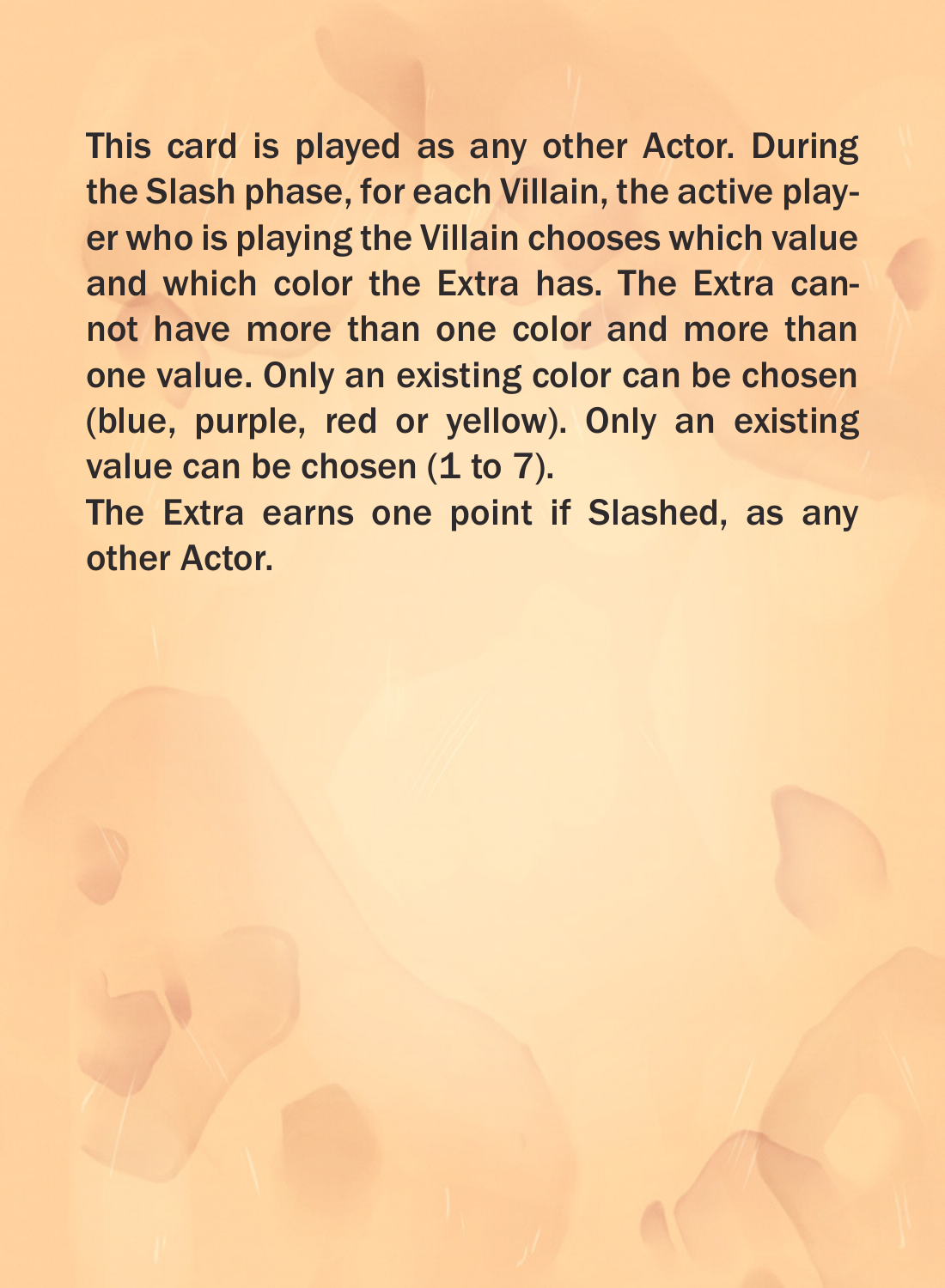# *Credits* Game Concept by Jérôme Bodin Artwork by Antonio de Miguel Conde

Slasher - the card game is a game by Le Studio des Ténèbres ©2019. All rights reserved.

> Le Studio des Ténèbres www.destenebres.com